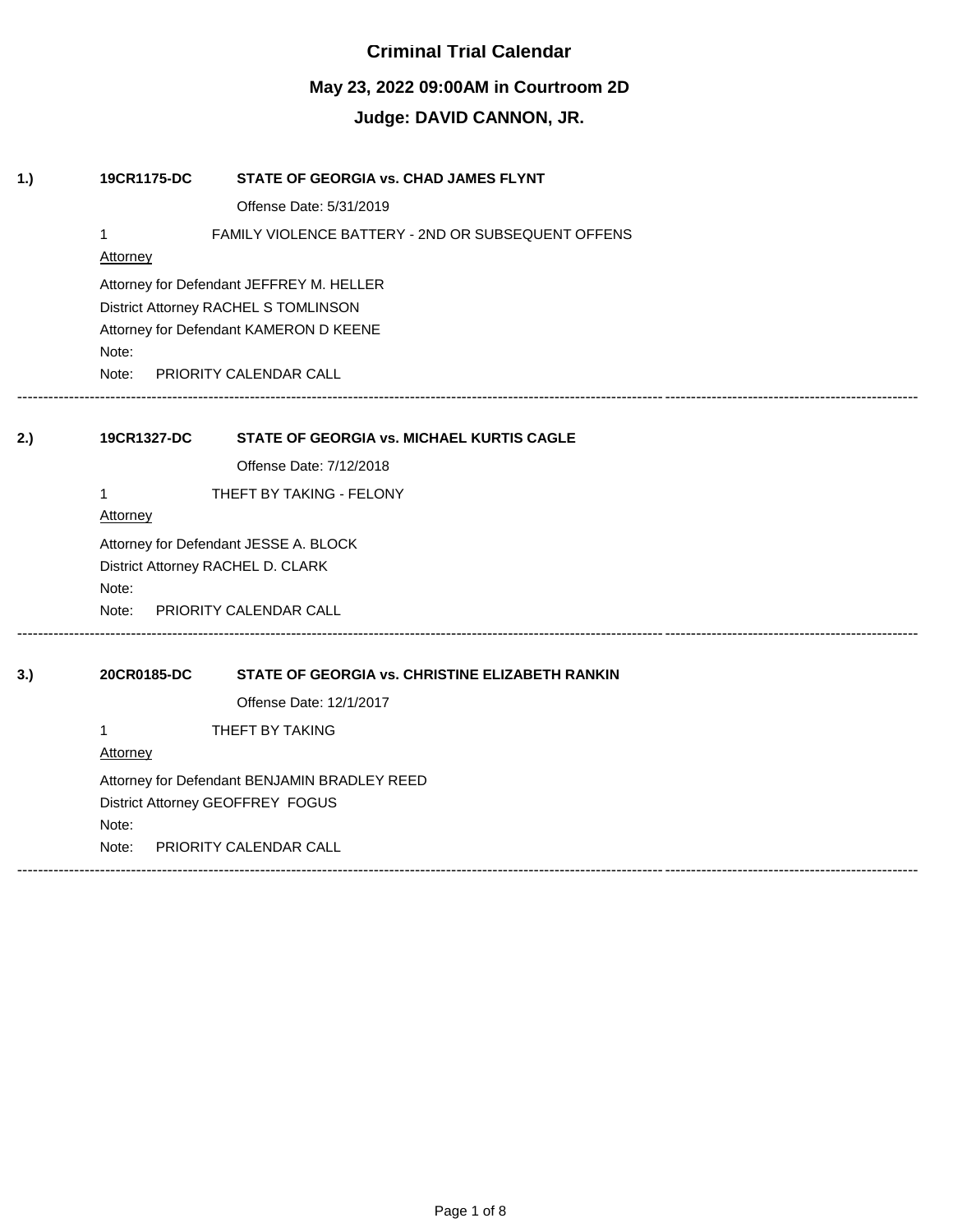#### **Criminal Calendar**

May 23, 2022 09:00AM

Judge: DAVID CANNON, JR.

| 4.) | 20CR0795-DC                                                                    | <b>STATE OF GEORGIA vs. AUSTIN ALLEN</b>     |  |
|-----|--------------------------------------------------------------------------------|----------------------------------------------|--|
|     |                                                                                | Offense Date: 10/26/2019                     |  |
|     | 1                                                                              | SERIOUS INJURY BY VEHICLE                    |  |
|     | 2                                                                              | SERIOUS INJURY BY VEHICLE                    |  |
|     | 3                                                                              | D.U.I. (PER SE)                              |  |
|     | 4                                                                              | SERIOUS INJURY BY VEHICLE                    |  |
|     | 5                                                                              | SERIOUS INJURY BY VEHICLE                    |  |
|     | 6                                                                              | D.U.I. (LESS SAFE)(ALCOHOL)                  |  |
|     | 7                                                                              | SERIOUS INJURY BY VEHICLE                    |  |
|     | 8                                                                              | SERIOUS INJURY BY VEHICLE                    |  |
|     | 9                                                                              | <b>RECKLESS DRIVING</b>                      |  |
|     | <b>Attorney</b>                                                                |                                              |  |
|     | Attorney for Defendant MACKLYN A. SMITH SR<br>District Attorney GEOFFREY FOGUS |                                              |  |
|     |                                                                                |                                              |  |
|     | Note:                                                                          |                                              |  |
|     | PRIORITY CALENDAR CALL<br>Note:                                                |                                              |  |
| 5.) | 20CR0796-DC                                                                    | <b>STATE OF GEORGIA vs. JIMMIE LEE DAVIS</b> |  |
|     |                                                                                | Offense Date: 4/11/2020                      |  |
|     | 1                                                                              | OBSTRUCTION OF AN OFFICER                    |  |
|     | 2                                                                              | OBSTRUCTION OF AN OFFICER                    |  |
|     | 3                                                                              | OBSTRUCTION OF AN OFFICER                    |  |
|     | <b>Attorney</b>                                                                |                                              |  |
|     | Attorney for Defendant ARCHIE L. SPEIGHTS                                      |                                              |  |

District Attorney GEOFFREY FOGUS

Note:

Note: PRIORITY CALENDAR CALL

------------------------------------------------------------------------------------------------------------------------------------------------------------------------------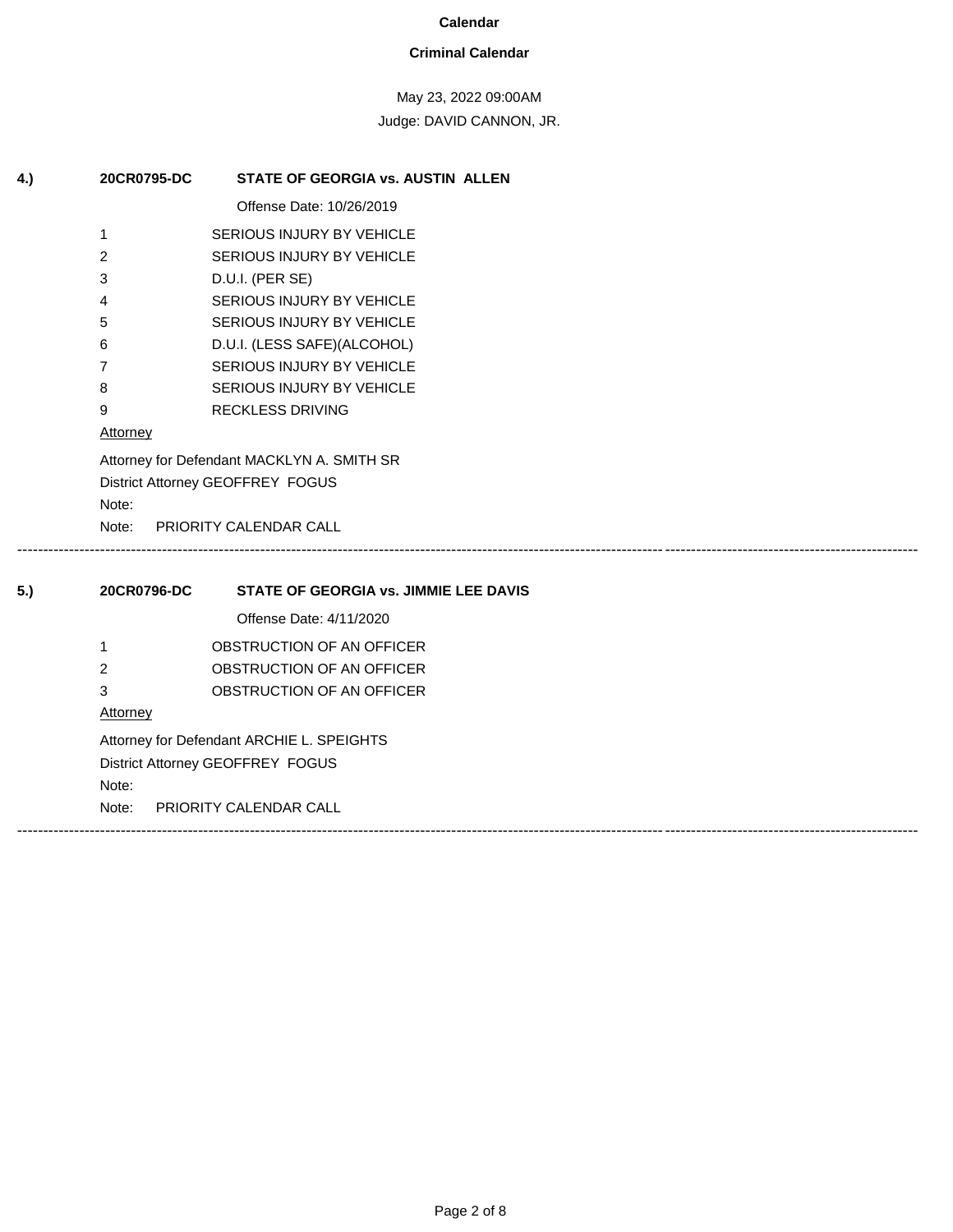## **Criminal Calendar**

May 23, 2022 09:00AM

| 6.) | 20CR0812-DC                       | STATE OF GEORGIA vs. KERRIK MCCASLIN                                       |  |  |  |
|-----|-----------------------------------|----------------------------------------------------------------------------|--|--|--|
|     |                                   | Offense Date: 1/24/2020                                                    |  |  |  |
|     | 1                                 | VIOLATION OF GA STREET GANG TERRORISM PREVENT ACT                          |  |  |  |
|     | 2                                 | VIOLATION OF GA STREET GANG TERRORISM PREVENT ACT                          |  |  |  |
|     | 3                                 | VIOLATION OF GA STREET GANG TERRORISM PREVENT ACT                          |  |  |  |
|     | 4                                 | ARMED ROBBERY                                                              |  |  |  |
|     | 5                                 | <b>HIJACKING A MOTOR VEHICLE</b>                                           |  |  |  |
|     | 6                                 | AGGRAVATED ASSAULT                                                         |  |  |  |
|     | 7                                 | POSSESSION OF FIREARM DURING COMMISSION OF A FELON                         |  |  |  |
|     | 8                                 | THEFT BY TAKING - MISDEMEANOR                                              |  |  |  |
|     | <b>Attorney</b>                   |                                                                            |  |  |  |
|     |                                   | Attorney for Defendant GREGORY A HICKS<br>District Attorney GEOFFREY FOGUS |  |  |  |
|     | Note:                             |                                                                            |  |  |  |
|     | Note:                             | PRIORITY CALENDAR CALL                                                     |  |  |  |
|     |                                   |                                                                            |  |  |  |
| 7.) | 20CR0878-DC                       | STATE OF GEORGIA vs. JANETTE P ST. JULIEN                                  |  |  |  |
|     |                                   | Offense Date: 5/20/2020                                                    |  |  |  |
|     | 1                                 | HINDERING APPREHENSION OR PUNISHMENT OF A CRIMINAL                         |  |  |  |
|     | $\overline{2}$                    | OBSTRUCTION OF AN OFFICER                                                  |  |  |  |
|     | <b>Attorney</b>                   |                                                                            |  |  |  |
|     |                                   | Attorney for Defendant DURANTE B PARTRIDGE                                 |  |  |  |
|     | District Attorney RACHEL D. CLARK |                                                                            |  |  |  |
|     | Note:                             |                                                                            |  |  |  |
|     | Note:                             | <b>PRIORITY CALENDAR CALL</b>                                              |  |  |  |
| 8.) | 20CR1001-DC                       | STATE OF GEORGIA vs. ERICA LYNN CALLAHAN                                   |  |  |  |
|     |                                   | Offense Date: 3/20/2019                                                    |  |  |  |
|     | 1                                 | THEFT BY SHOPLIFTING                                                       |  |  |  |
|     | 2                                 | THEFT BY SHOPLIFTING                                                       |  |  |  |
|     | 3                                 | THEFT BY SHOPLIFTING                                                       |  |  |  |
|     | 4                                 | POSSESSION OF A CONTROLLED SUBSTANCE                                       |  |  |  |
|     | 5                                 | CROSSING THE GUARD LINES WITH DRUGS                                        |  |  |  |
|     | <b>Attorney</b>                   |                                                                            |  |  |  |
|     |                                   | Attorney for Defendant MOLLY P MINDY                                       |  |  |  |
|     |                                   | District Attorney GEOFFREY FOGUS                                           |  |  |  |
|     | Note:                             |                                                                            |  |  |  |
|     | Note:                             | PRIORITY CALENDAR CALL                                                     |  |  |  |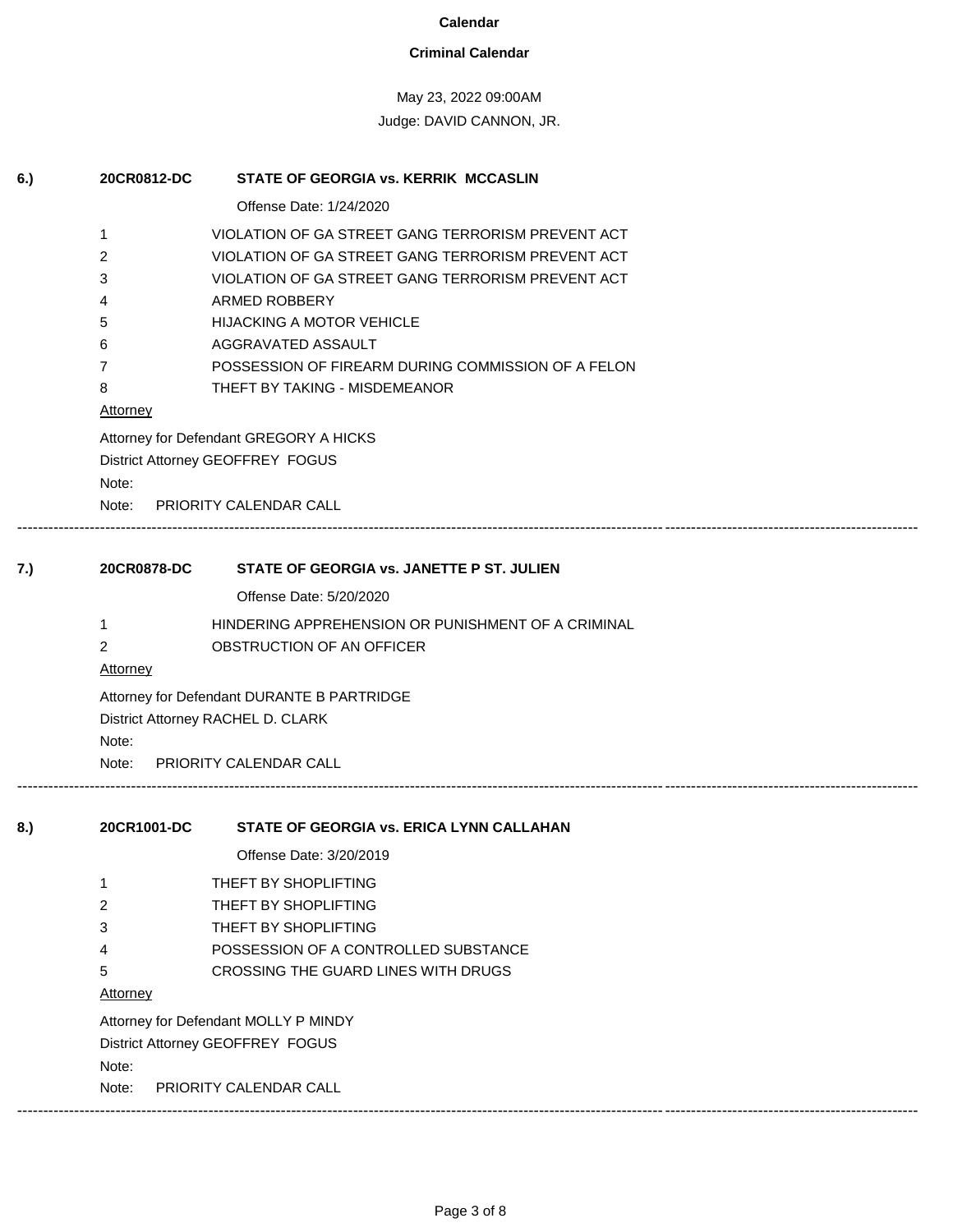### **Criminal Calendar**

May 23, 2022 09:00AM

| 9.)  | 21CR0174-DC                               | STATE OF GEORGIA vs. NATHAN STEVEN VARLACK       |  |  |
|------|-------------------------------------------|--------------------------------------------------|--|--|
|      |                                           | Offense Date: 7/3/2020                           |  |  |
|      | $\mathbf{1}$                              | BURGLARY IN THE FIRST DEGREE                     |  |  |
|      | 2                                         | THEFT BY TAKING                                  |  |  |
|      | 3                                         | DRIVING WITHOUT A LICENSE                        |  |  |
|      | Attorney                                  |                                                  |  |  |
|      |                                           | Attorney for Defendant GREGORY A HICKS           |  |  |
|      | District Attorney GEOFFREY FOGUS          |                                                  |  |  |
|      | Note:                                     |                                                  |  |  |
|      |                                           | Note: PRIORITY CALENDAR CALL                     |  |  |
| 10.) | 21CR0486-DC                               | STATE OF GEORGIA vs. CALEB ISAAC GREGORY         |  |  |
|      |                                           | Offense Date: 12/23/2020                         |  |  |
|      | 1                                         | POSSESSION OF METHAMPHETAMINE                    |  |  |
|      | 2                                         | MAKING A FALSE STATEMENT                         |  |  |
|      | Attorney                                  |                                                  |  |  |
|      |                                           | Attorney for Defendant PHILIP D. PRICE           |  |  |
|      | District Attorney MEGAN S HERTEL          |                                                  |  |  |
|      | Note:                                     |                                                  |  |  |
|      | Note:                                     | PRIORITY CALENDAR CALL                           |  |  |
| 11.) | 21CR0559-DC                               | STATE OF GEORGIA vs. ANGELA COOPER-GARVIN        |  |  |
|      |                                           | Offense Date: 5/28/2019                          |  |  |
|      | 1                                         | CRIMINAL DAMAGE TO PROPERTY IN THE SECOND DEGREE |  |  |
|      | Attorney                                  |                                                  |  |  |
|      | District Attorney RACHEL S TOMLINSON      |                                                  |  |  |
|      | Attorney for Defendant AMANDA G. SPEIGHTS |                                                  |  |  |
|      | Note:                                     |                                                  |  |  |
|      | Note:                                     | <b>PRIORITY CALENDAR CALL</b>                    |  |  |
|      |                                           |                                                  |  |  |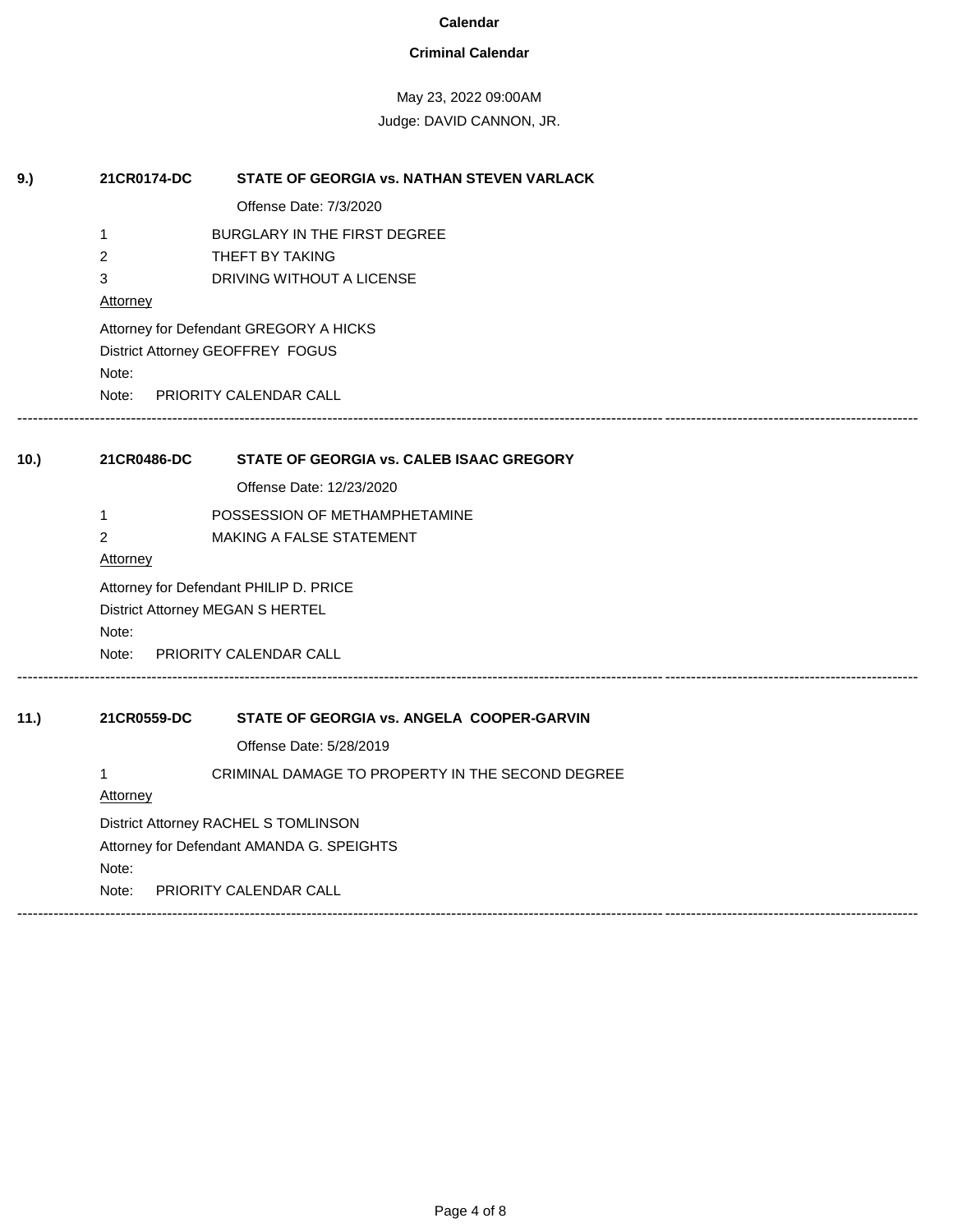#### **Criminal Calendar**

# May 23, 2022 09:00AM

| 12.) | 21CR0584-DC                                  | <b>STATE OF GEORGIA vs. DESMON REGINALD IVERY</b>  | <b>JAIL</b> |  |  |  |
|------|----------------------------------------------|----------------------------------------------------|-------------|--|--|--|
|      |                                              | Offense Date: 10/30/2020                           |             |  |  |  |
|      | 1                                            | POSSESSION OF COCAINE WITH INTENT TO DISTRIBUTE    |             |  |  |  |
|      | 2                                            | POSSESSION OF METHAMPHETAMINE WITH INTENT TO DISTR |             |  |  |  |
|      | 3                                            | VGCSA INTENT DISTRIBUTE MARIJUANA                  |             |  |  |  |
|      | 4                                            | POSSESSION OF COCAINE WITH INTENT TO DISTRIBUTE    |             |  |  |  |
|      | 5                                            | POSSESSION OF METHAMPHETAMINE WITH INTENT TO DISTR |             |  |  |  |
|      | 6                                            | <b>VGCSA INTENT DISTRIBUTE MARIJUANA</b>           |             |  |  |  |
|      | 7                                            | POSS OF FIREARM/KNIFE DURING CRIME/ATTEMPT CRIME   |             |  |  |  |
|      | 8                                            | POSS OF FIREARM/KNIFE DURING CRIME/ATTEMPT CRIME   |             |  |  |  |
|      | 9                                            | RECEIPT, POSSESSION OR TRANSFER OF FIREARM BY CON  |             |  |  |  |
|      | 10                                           | RECEIPT, POSSESSION OR TRANSFER OF FIREARM BY CON  |             |  |  |  |
|      | 11                                           | RECEIPT, POSSESSION OR TRANSFER OF FIREARM BY CON  |             |  |  |  |
|      | <b>Attorney</b>                              |                                                    |             |  |  |  |
|      | Attorney for Defendant BRIAN A HOBBS         |                                                    |             |  |  |  |
|      |                                              | District Attorney MEGAN S HERTEL                   |             |  |  |  |
|      | Note:                                        |                                                    |             |  |  |  |
|      | Note:                                        | PRIORITY CALENDAR CALL                             |             |  |  |  |
|      |                                              |                                                    |             |  |  |  |
| 13.  | 21CR0592-DC                                  | STATE OF GEORGIA vs. PEYTON HATTAWAY COLLINS       |             |  |  |  |
|      |                                              | Offense Date: 1/4/2020                             |             |  |  |  |
|      | 1                                            | FALSE STATEMENTS/WRITINGS, CONCEALMENT OF FACTS    |             |  |  |  |
|      | <b>Attorney</b>                              |                                                    |             |  |  |  |
|      | District Attorney RACHEL S TOMLINSON         |                                                    |             |  |  |  |
|      | Attorney for Defendant ROBERT DOUGLAS ORTMAN |                                                    |             |  |  |  |
|      | Note:                                        |                                                    |             |  |  |  |
|      | Note:                                        | PRIORITY CALENDAR CALL                             |             |  |  |  |
|      |                                              |                                                    |             |  |  |  |
| 14.) | 21CR1217-DC                                  | STATE OF GEORGIA vs. WILLIAM AUSTIN ROBERTSON      | <b>JAIL</b> |  |  |  |
|      |                                              |                                                    |             |  |  |  |
|      |                                              | Offense Date: 8/6/2021                             |             |  |  |  |
|      | 1                                            | VGCSA TRAFFICKING METHAMPHETAMINE                  |             |  |  |  |
|      | <b>Attorney</b>                              |                                                    |             |  |  |  |
|      | Attorney for Defendant GREGORY A HICKS       |                                                    |             |  |  |  |
|      | District Attorney MEGAN S HERTEL             |                                                    |             |  |  |  |
|      | Note:                                        |                                                    |             |  |  |  |
|      | Note:                                        | PRIORITY CALENDAR CALL                             |             |  |  |  |
|      |                                              |                                                    |             |  |  |  |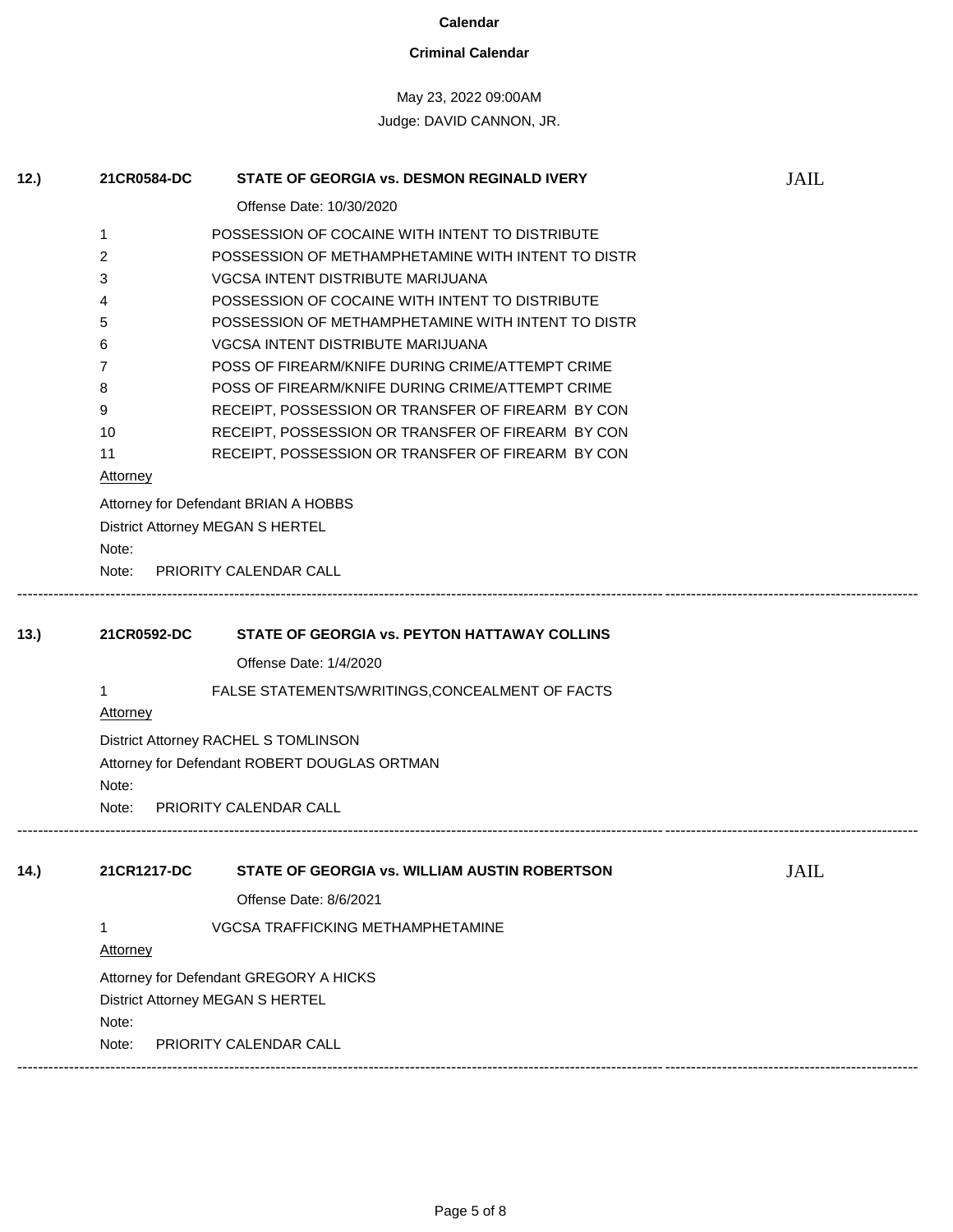## **Criminal Calendar**

# May 23, 2022 09:00AM

| 15.  | 21CR1217-DC                             | STATE OF GEORGIA vs. KATHRYN LEIGH TATUM       | <b>JAIL</b> |  |  |
|------|-----------------------------------------|------------------------------------------------|-------------|--|--|
|      |                                         | Offense Date: 8/6/2021                         |             |  |  |
|      | 1                                       | VGCSA TRAFFICKING METHAMPHETAMINE              |             |  |  |
|      | $\overline{c}$                          | GOING INSIDE GUARDLINE W/WEAPON, LIQUOR, DRUGS |             |  |  |
|      | <b>Attorney</b>                         |                                                |             |  |  |
|      | Attorney for Defendant MOLLY P MINDY    |                                                |             |  |  |
|      | District Attorney MEGAN S HERTEL        |                                                |             |  |  |
|      | Note:                                   |                                                |             |  |  |
|      | Note: PRIORITY CALENDAR CALL            |                                                |             |  |  |
|      |                                         |                                                |             |  |  |
| 16.) | 21CR1246-DC                             | STATE OF GEORGIA vs. STEVEN LEE WILSON         |             |  |  |
|      |                                         | Offense Date: 10/12/2021                       |             |  |  |
|      | 1                                       | AGGRAVATED ASSAULT                             |             |  |  |
|      | Attorney                                |                                                |             |  |  |
|      | Attorney for Defendant GREGORY A HICKS  |                                                |             |  |  |
|      | District Attorney RACHEL S TOMLINSON    |                                                |             |  |  |
|      | Note:<br>Note:                          | <b>PRIORITY CALENDAR CALL</b>                  |             |  |  |
|      |                                         |                                                |             |  |  |
| 17.) | 21CR1252-DC                             | STATE OF GEORGIA vs. PAUL DAVID HARWOOD        |             |  |  |
|      |                                         | Offense Date: 9/12/2021                        |             |  |  |
|      | 1                                       | AGGRAVATED ASSAULT                             |             |  |  |
|      | 2                                       | AGGRAVATED ASSAULT                             |             |  |  |
|      | 3                                       | <b>CRIMINAL TRESPASS</b>                       |             |  |  |
|      | <b>Attorney</b>                         |                                                |             |  |  |
|      | Attorney for Defendant WILLIAM J HUNTER |                                                |             |  |  |
|      | District Attorney RACHEL S TOMLINSON    |                                                |             |  |  |
|      | Note:                                   |                                                |             |  |  |
|      | Note:                                   | PRIORITY CALENDAR CALL                         |             |  |  |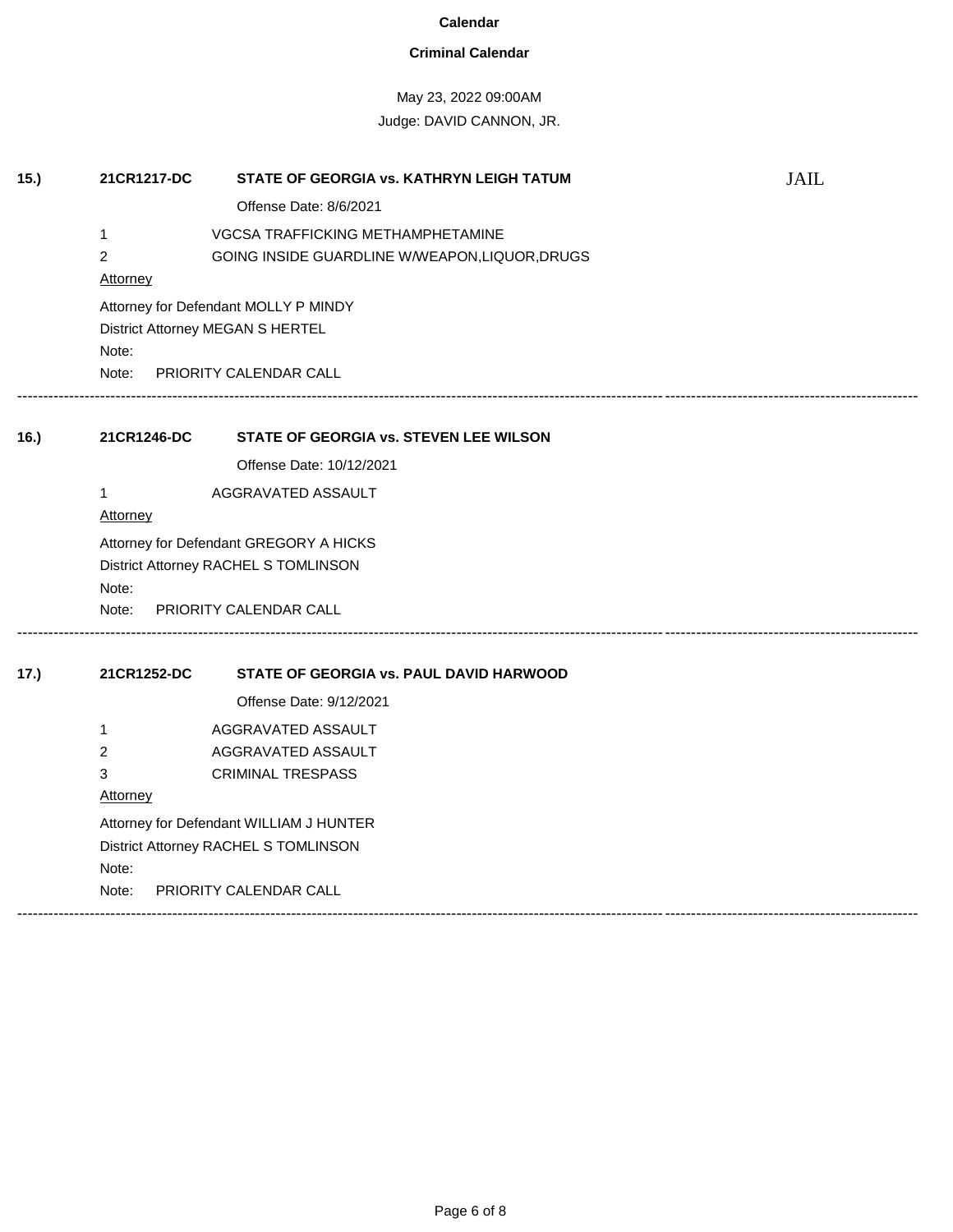#### **Criminal Calendar**

# May 23, 2022 09:00AM Judge: DAVID CANNON, JR.

**18.) 21CR1256-DC STATE OF GEORGIA vs. KELLY MCKENZIE ELLIOT** JAIL Offense Date: 9/5/2021 1 AGGRAVATED ASSAULT AGAINST LAW ENFORCEMENT OFFICER 2 AGGRAVATED ASSAULT AGAINST LAW ENFORCEMENT OFFICER 3 AGGRAVATED ASSAULT AGAINST LAW ENFORCEMENT OFFICER 4 FLEEING/ATTEMPTING ELUDE AN OFFICER FOR FELONY 5 THEFT BY RECEIVING STOLEN PROPERTY- FELONY 6 RECKLESS DRIVING 7 OBSTRUCTION OF AN OFFICER - MISD **Attorney** District Attorney MEGAN S HERTEL Attorney for Defendant HENRY TOLER Attorney for Defendant DOUGLAS FORD Note: Note: PRIORITY CALENDAR CALL ------------------------------------------------------------------------------------------------------------------------------------------------------------------------------ **19.) 22CR0008-DC STATE OF GEORGIA vs. CHAD JAMES FLYNT**  Offense Date: 11/8/2021 1 VIOLATE FAMILY VIOLENCE ORDER **Attorney** District Attorney RACHEL S TOMLINSON Attorney for Defendant KAMERON D KEENE Note: Note: PRIORITY CALENDAR CALL ------------------------------------------------------------------------------------------------------------------------------------------------------------------------------